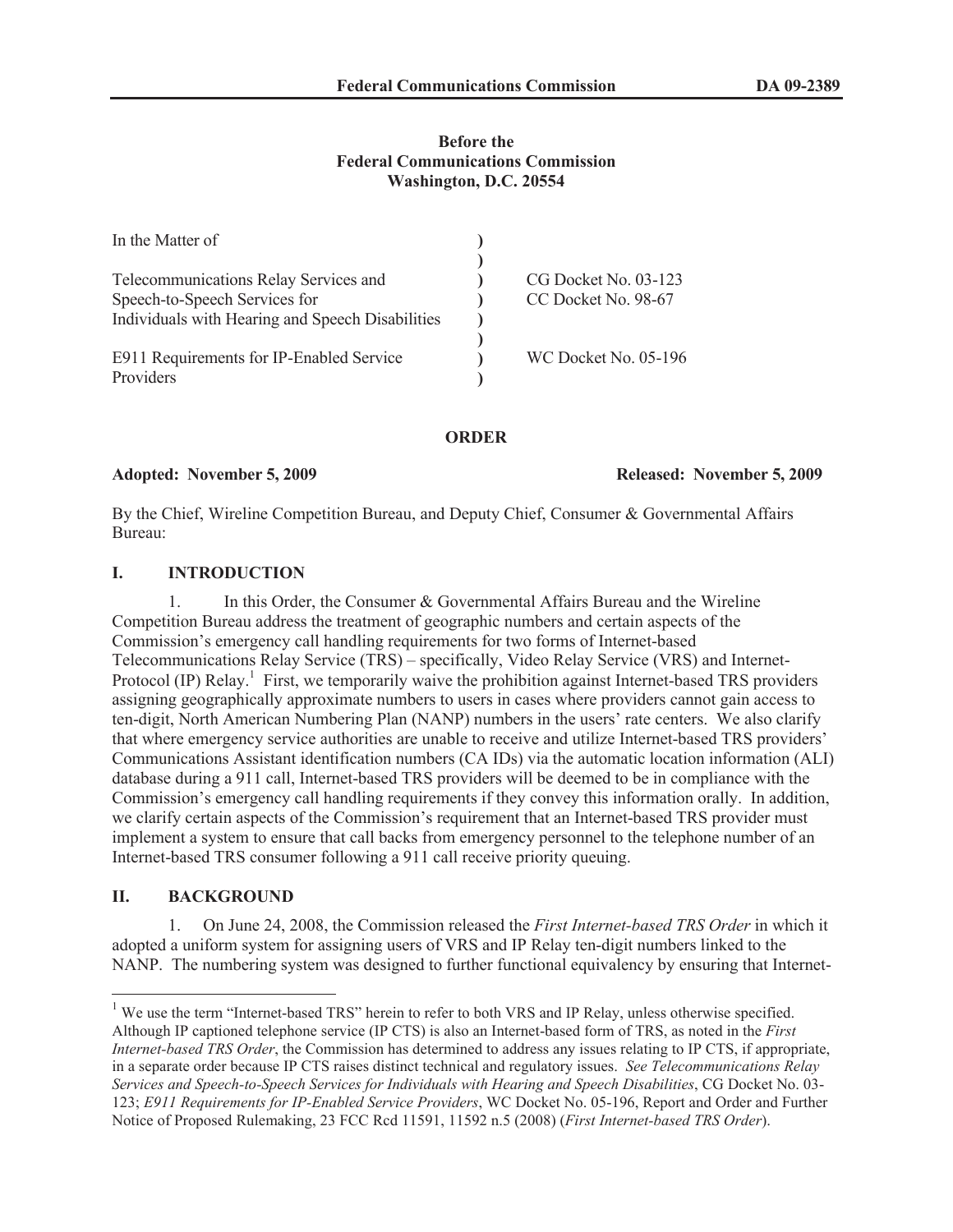based TRS users can be reached by voice telephone users in the same way as voice telephone users are reached.<sup>2</sup> The numbering system was also intended to ensure that emergency calls placed by Internetbased TRS users will be routed directly and automatically to appropriate emergency services authorities by Internet-based TRS providers.<sup>3</sup> The Commission mandated that the ten-digit numbering system be implemented no later than December 31, 2008, and, in the accompanying Further Notice of Proposed Rulemaking (*Further Notice*),<sup>4</sup> sought comment on implementation issues including the creation of a registration period to allow existing Internet-based TRS users to become registered, provide their location information for emergency calls, and obtain their new ten-digit NANP telephone number.<sup>5</sup>

2. In the *Second Internet-based TRS Order*, released on December 19, 2008, the Commission addressed various issues included in the *Further Notice*. <sup>6</sup> Among other things, the Commission provided existing users a three-month "registration period" followed by a three-month "permissive calling period," which is now scheduled to end on November 12, 2009.<sup>7</sup> During these registration and permissive calling periods, existing Internet-based TRS users may place and receive calls via the method used prior to implementation of the Commission's numbering plan.<sup>8</sup> At the conclusion of the permissive calling period, however, providers must register any unregistered user before completing a non-emergency VRS or IP Relay call.<sup>9</sup>

<sup>2</sup> *First Internet-based TRS Order*, 23 FCC Rcd at 11592-93, para. 1. Prior to the development of the NANP numbering system, VRS users were generally assigned a dynamic IP address, which made it difficult for the calling party to ascertain the VRS user's current IP address at the time she or she wished to place the call. Moreover, IP Relay users frequently were assigned some type of unique identifier such as an instant message service and screen name, which cannot be dialed over a telephone. *See id*., 23 FCC Rcd at 11594, paras. 4, 6.

<sup>&</sup>lt;sup>3</sup> *Id.*, 23 FCC Rcd at 11620-21, paras. 82-84.

<sup>4</sup> *Id*., 23 FCC Rcd at 11628-46, paras. 105-49.

<sup>5</sup> *Id*., 23 FCC Rcd at 11592-93, 11629, paras. 1, 109.

<sup>6</sup> *See generally Telecommunications Relay Services and Speech-to-Speech Services for Individuals with Hearing and Speech Disabilities*, CG Docket No. 03-123; *E911 Requirements for IP-Enabled Service Providers*, WC Docket No. 05-196, Second Report and Order and Order on Reconsideration, 24 FCC Rcd 791 (2008) (*Second Internetbased TRS Order*). The Commission addressed issues related to 911, registration, toll free numbers, eligibility and verification procedures, assignment of numbers, numbering costs, consumer protection, and various petitions for reconsideration and clarification.

 $^7$  *Id.*, 24 FCC Rcd at 801, 802, paras. 21, 23. On June 15, 2009, the Consumer & Governmental Affairs Bureau extended from June 30, 2009 to November 12, 2009 the date for the end to the permissive calling period during which Internet-based Telecommunications Relay Service providers may continue to complete the non-emergency calls of unregistered users. *See Telecommunications Relay Services and Speech-to-Speech Services for Individuals with Hearing and Speech Disabilities*, CG Docket No. 03-123; *E911 Requirements for IP-Enabled Service Providers*, WC Docket No. 05-196, 24 FCC Rcd 8000 (Consumer & Gov't Affairs Bur. 2009).

<sup>8</sup> *Second Internet-based TRS Order*, 24 FCC Rcd at 802, paras. 22, 23.

<sup>9</sup> *Id.*, 24 FCC Rcd at 802, para. 23; *see also Consumer & Governmental Affairs Bureau Reminds Video Relay Service (VRS) and Internet Protocol (IP) Relay Service Providers of Their Outreach Obligations and Clarifies Their Call Handling Obligations for Unregistered Users After the November 12 2009, Ten-Digit Numbering Registration Deadline*, CG Docket No. 03-123, WC Docket No. 05-196, Public Notice, DA 09-2261 at 2 (rel. Oct. 21, 2009) (stating, among other things, that VRS and IP Relay CAs may assist an unregistered caller with the registration process before or after a call).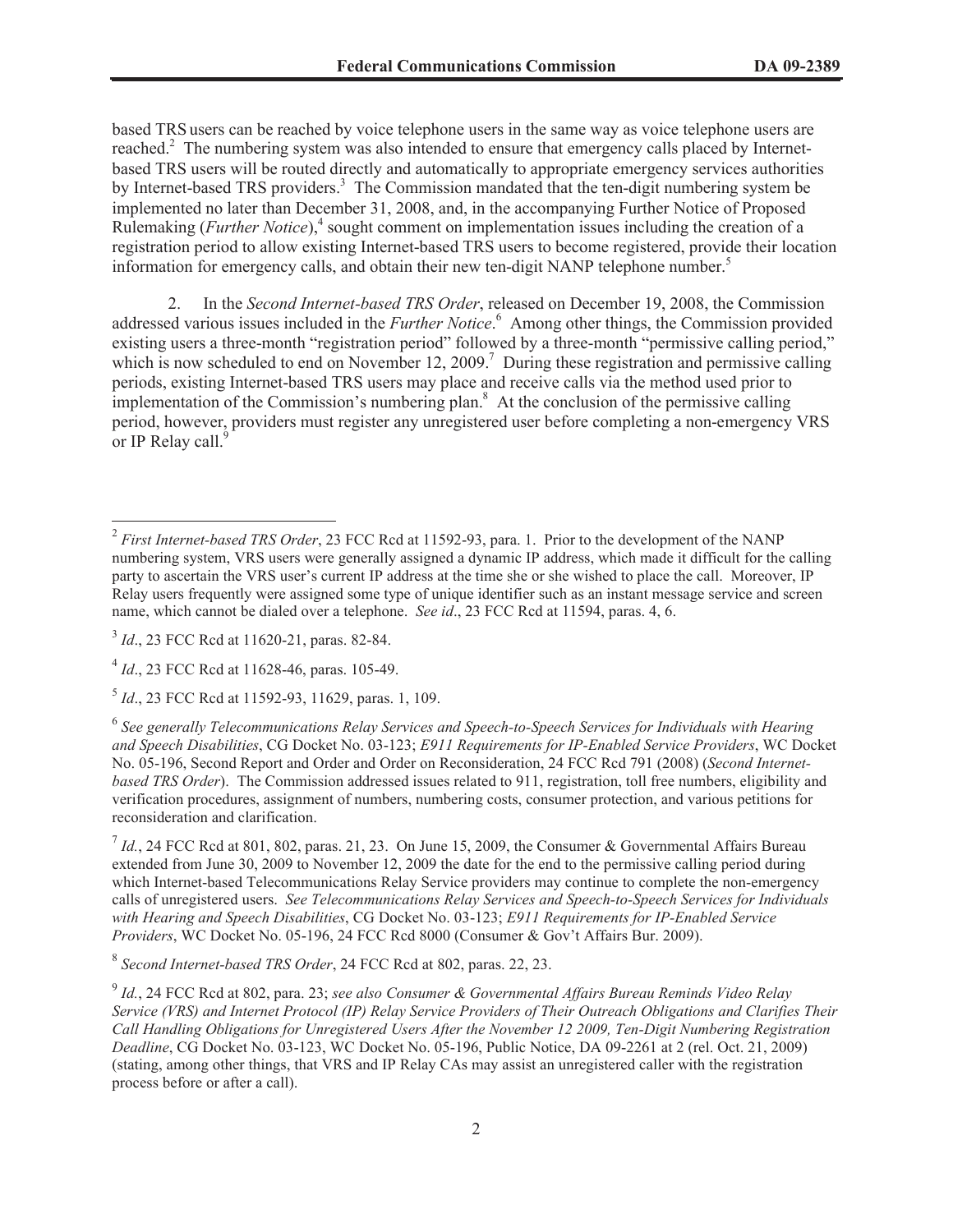3. With regard to geographic numbers, the Commission concluded in the *First Internet-based TRS Order* that users of Internet-based TRS should be assigned geographically appropriate numbers.<sup>10</sup> However, in the unusual circumstances in which an Internet-based TRS provider could not obtain a geographically appropriate number, the Commission concluded that the provider would be permitted to employ a temporary workaround solution.<sup>11</sup> The Commission reconsidered this holding in the *Second* complex at the *Second Internet-based TRS Order* and held that Internet-based TRS users must be assigned ten-digit, geographically appropriate numbers and prohibited any workaround solutions.<sup>12</sup> Hamilton Relay Inc. (Hamilton) filed a request for clarification and, subsequently, Sorenson Communications, Inc. (Sorenson) filed a Petition for Declaratory Ruling or Limited Waiver of the Commission's prohibition against Internet-based TRS providers assigning geographically approximate numbers to users in cases where providers cannot gain access to ten-digit, NANP numbers in the users' rate centers.<sup>13</sup>

4. With respect to the transmission of CA IDs to emergency responders, the Commission required in the *Interim Emergency Call Handling Order* that Internet-based TRS providers orally convey to emergency response authorities, at the outset of the outbound leg of an emergency TRS call, certain information (such as the CA ID) that enables emergency response personnel to re-establish contact with the CA in the event the call is disconnected.<sup>14</sup> The Commission modified this requirement in the *First Internet-based TRS Order*. Under the new rules established in that Order, specified data, including the CA ID, the caller's Registered Location, and the name of the Internet-based TRS provider, must be available to the Public Safety Answering Point (PSAP) "from or through the appropriate [ALI] database."<sup>15</sup> The Commission recognized that not all PSAPs would be capable of receiving or utilizing all of the call back and Registered Location information required by the Commission's 911 requirements, and therefore, clarified that an Internet-based TRS provider "need only provide such call back and

<sup>&</sup>lt;sup>10</sup> See 47 C.F.R. § 64.611(a)(1) (stating that a default Internet-based TRS provider must either facilitate a valid port request of an existing number or assign a new, geographically appropriate NANP number).

<sup>11</sup> *First Internet-based TRS Order*, 23 FCC Rcd at 11608-09, para. 41.

<sup>12</sup> *Second Internet-based TRS Order*, 24 FCC Rcd at 805, para. 28.

<sup>13</sup> *See* Hamilton Relay Inc. Request for Clarification, CG Docket No. 03-123 and WC Docket No. 05-196 at 6-7 (filed Dec. 30, 2008) (Hamilton Request for Clarification); Sorenson Communications, Inc. Petition for Declaratory Ruling or Limited Waiver, CG Docket No. 03-123 and WC Docket No. 05-196 (filed Apr. 13, 2009) (Sorenson Geographic Numbers Petition).

<sup>14</sup> *Telecommunications Relay Services and Speech-to-Speech Services for Individuals with Hearing and Speech Disabilities*, CG Docket No. 03-123; *E911 Requirements for IP-Enabled Service Providers*, WC Docket No. 05-196, Report and Order, 23 FCC Rcd 5255, 5265-66, para. 16 (2008) (*Interim Emergency Call Handling Order*) (requiring Internet-based TRS providers to: (1) implement a system that ensures that providers answer an incoming emergency call before other non-emergency calls (*i.e*., prioritize emergency calls and move them to the top of the queue); (2) request, at the beginning of every emergency call, the caller's name and location information; (3) deliver to the PSAP, designated statewide default answering point, or appropriate local emergency authority, at the outset of the outbound leg of the call, at a minimum, the name of the relay user and location of the emergency, as well as the name of the relay provider, the CA's callback number, *and the CA's identification number*, thereby enabling the PSAP, designated statewide default answering point, or appropriate local emergency authority to re-establish contact with the CA in the event the call is disconnected) (emphasis added).

<sup>&</sup>lt;sup>15</sup> 47 C.F.R. § 64.605(b)(2)(iv) ("The Registered Location, the name of the VRS or IP Relay provider, and the CA's identification number must be available to the appropriate PSAP, designated statewide default answering point, or appropriate local emergency authority from or through the appropriate automatic location information (ALI) database.").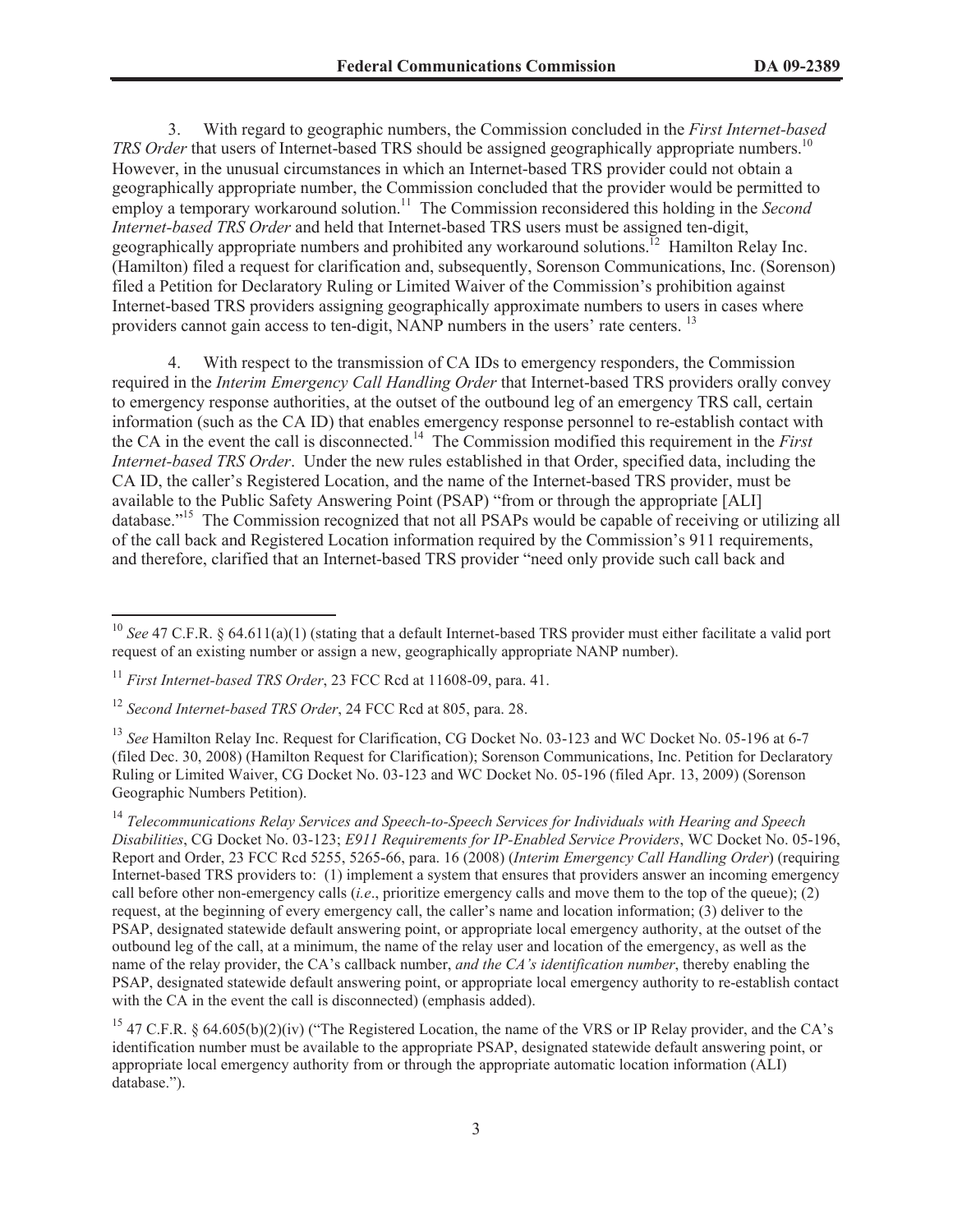location information as a PSAP... is capable of receiving and utilizing."<sup>16</sup> On December 30, 2008, Sorenson filed a petition for a temporary limited waiver of the existing CA ID requirement, and Hamilton filed a similar petition.<sup>17</sup> Both petitions were later supported by public safety communications organizations.

5. In its *Interim Emergency Call Handling Order*, the Commission also required Internetbased TRS providers to implement a system to ensure that incoming emergency calls are answered before non-emergency calls so that an emergency caller does not have to wait in a queue for the next available CA.<sup>18</sup> The Commission subsequently reminded Internet-based TRS providers of this obligation in the *VRS Numbering Waiver Order*, and again in the *Second Internet-based TRS Order*. <sup>19</sup> Both Hamilton and GoAmerica, now Purple Communications Inc. (Purple), filed petitions seeking clarification and/or waiver of the priority queuing of call backs requirement.<sup>20</sup> These three issues involving the treatment of geographic numbers and emergency call handling requirements for Internet-based TRS are discussed in more detail below.

#### **III. DISCUSSION**

### **A. Geographic Numbers**

6. In the *First Internet-based TRS Order*, the Commission acknowledged that voice telephone users that subscribe to a local exchange service are provided a geographically appropriate telephone number and in the vast majority of cases, subscribers of interconnected Voice over Internet Protocol (VoIP) services also have the ability to obtain a geographically appropriate NANP telephone number.<sup>21</sup> Accordingly, in the interest of functional equivalency, the Commission concluded that users of Internet-based TRS should be assigned geographically appropriate numbers.<sup>22</sup> The Commission further concluded that in the unusual and limited circumstances in which an Internet-based TRS provider could not obtain a geographically appropriate number, the provider would be permitted to employ a temporary workaround solution such as obtaining a number which is reasonably close to the Internet-based TRS

<sup>16</sup> *First Internet-based TRS Order*, 23 FCC Rcd at 11621, para. 83. *See also* 47 C.F.R. § 64.605(b)(3) ("Notwithstanding the provisions in paragraph (b)(2) of this section, if a PSAP, designated statewide default answering point, or appropriate local emergency authority is not capable of receiving and processing either ANI or location information, a VRS or IP Relay provider need not provide such ANI or location information.").

<sup>&</sup>lt;sup>17</sup> See Sorenson Communications, Inc. Petition for Temporary Limited Waiver, CG Docket No. 03-123 and WC Docket No. 05-196 at 1, 4 (filed Dec. 30, 2008) (Sorenson Petition); Hamilton Relay, Inc. Request for Clarification, CG Docket No. 03-123 and WC Docket No. 05-196 (filed Dec. 30, 2008) (Hamilton Request for Clarification).

<sup>18</sup> *See* 47 C.F.R. § 64.605(a), adopted in the *Interim Emergency Call Handling Order*; *see also* 47 C.F.R. § 64.605(a)(2)(ii) as re-codified in the *First Internet-based TRS Order*.

<sup>19</sup> *See Telecommunications Relay Services and Speech-to-Speech Services for Individuals with Hearing and Speech Disabilities*, CG Docket No. 03-123; *E911 Requirements for IP-Enabled Service Providers*, WC Docket No. 05-196, Order, 23 FCC Rcd 13747, 13751, para. 9 (2008) (*VRS Numbering Waiver Order*); *see also Second Internet-based TRS Order*, 24 FCC Rcd at 798-99, paras. 14-15.

<sup>20</sup> *See* Hamilton Request for Clarification at 3-4; *see also* GoAmerica, Inc., now Purple Communications, Inc., Petition for Partial Reconsideration and Limited Waiver, CG Docket No. 03-123 and WC Docket No. 05-196 at 4-5 (filed Jan. 29, 2009) (Purple Petition)

<sup>21</sup> *First Internet-based TRS Order*, 23 FCC Rcd at 11608-09, para. 41.

<sup>22</sup> *See* 47 C.F.R. § 64.611(a)(1) (stating that a default Internet-based TRS provider must either facilitate a valid port request of an existing number or assign a new, geographically appropriate NANP number).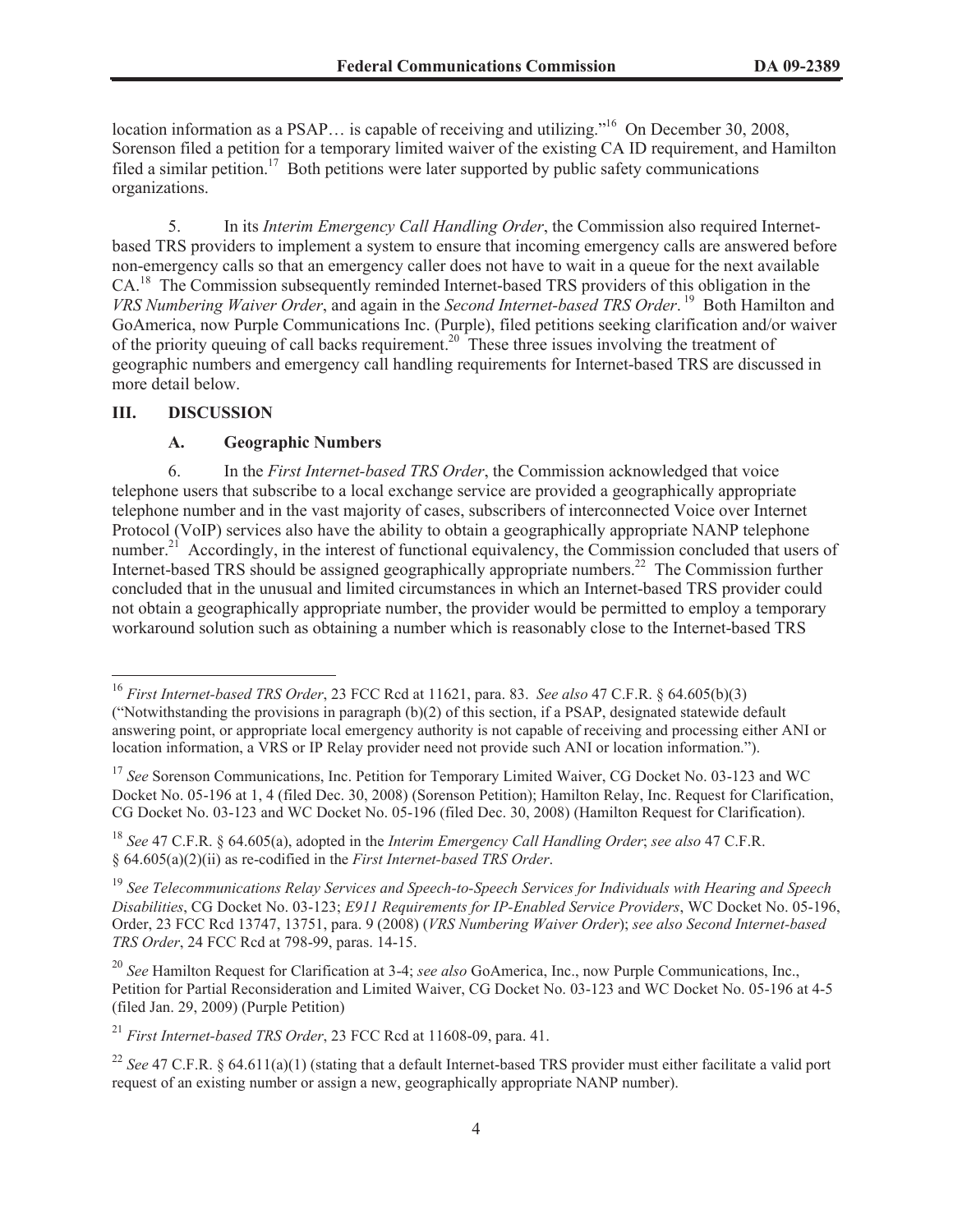user's rate center, or the use of remote call forwarding.<sup>23</sup> The Commission stated that such workarounds could be employed only until a geographically appropriate number becomes available, unless the end user chooses to retain the originally assigned number.<sup>24</sup>

7. In the *Second Internet-based TRS Order*, the Commission reconsidered this conclusion and clarified, on its own motion, that all users of Internet-based TRS must be assigned ten-digit, geographically appropriate numbers, *i.e.,* numbers within their local rate centers.<sup>25</sup> First, because of concerns about degrading the provision of E911 service to such users, the Commission clarified that under no circumstances should a toll free number be assigned to a user's rate center as a workaround.<sup>26</sup> Second, the Commission reconsidered its prior suggestion that Internet-based TRS providers could use workarounds in instances where they cannot obtain geographically appropriate numbers, such as assigning a non-local but "close" telephone number or using remote call forwarding.<sup>27</sup> Accordingly, the Commission concluded that in those situations where Internet-based TRS providers are unable to obtain geographically appropriate numbers, those providers must bring the situation to the attention of the Wireline Competition Bureau to work with the carriers in that area, and other entities, so that all users of Internet-based TRS service will have local geographically appropriate ten-digit numbers.<sup>28</sup> The Commission anticipated that "the instances in which geographically appropriate numbers will be unavailable from wholesale carriers will be rare," and it reiterated that Internet-based TRS providers must assign to each user a locally-rated, ten-digit, geographically appropriate number.<sup>29</sup>

8. On December 30, 2008, Hamilton filed a request for clarification asking, among other things, that the Commission review the process whereby Internet-based TRS providers and Wireline Competition Bureau staff work together to obtain geographically appropriate numbers, "in the event that [the process] becomes burdensome, for users, the Bureau's staff and providers.<sup>330</sup> Further, on April 13, 2009, Sorenson filed a petition for declaratory ruling or limited waiver regarding the Commission's rule that every default Internet-based TRS provider must provide its users a geographically appropriate NANP telephone number.<sup>31</sup> Sorenson claims its numbering partner is unable to obtain telephone numbers in every rate center and therefore, Sorenson is unable to provide thousands of its users that live in those unserved rate centers geographically appropriate numbers.<sup>32</sup> Sorenson further argues that it is not "economically or operationally feasible" for itself or any other Internet-based TRS provider to obtain

 $^{26}$  *Id.* 

<sup>27</sup> *Id.*

<sup>28</sup> *Id*.

<sup>29</sup> *Id.*

<sup>23</sup> *First Internet-based TRS Order*, 23 FCC Rcd at 11608-09, para. 41.

<sup>24</sup> *Id.*

<sup>25</sup> *Second Internet-based TRS Order*, 24 FCC Rcd at 805, para. 28.

<sup>30</sup> *See* Hamilton Request for Clarification at 6-7.

<sup>31</sup> *See generally* Sorenson Geographic Numbers Petition.

<sup>&</sup>lt;sup>32</sup> *Id.* at 1-2, 5-10. Sorenson claims that adherence to the Commission's rule would result in "thousands of users" living in unserved rate centers being unable to register with a default provider before the June 30, 2009 [now November 12, 2009] deadline or being at risk of having "prior registrations annulled" because they were not registered with geographically appropriate numbers. *Id*. at 2.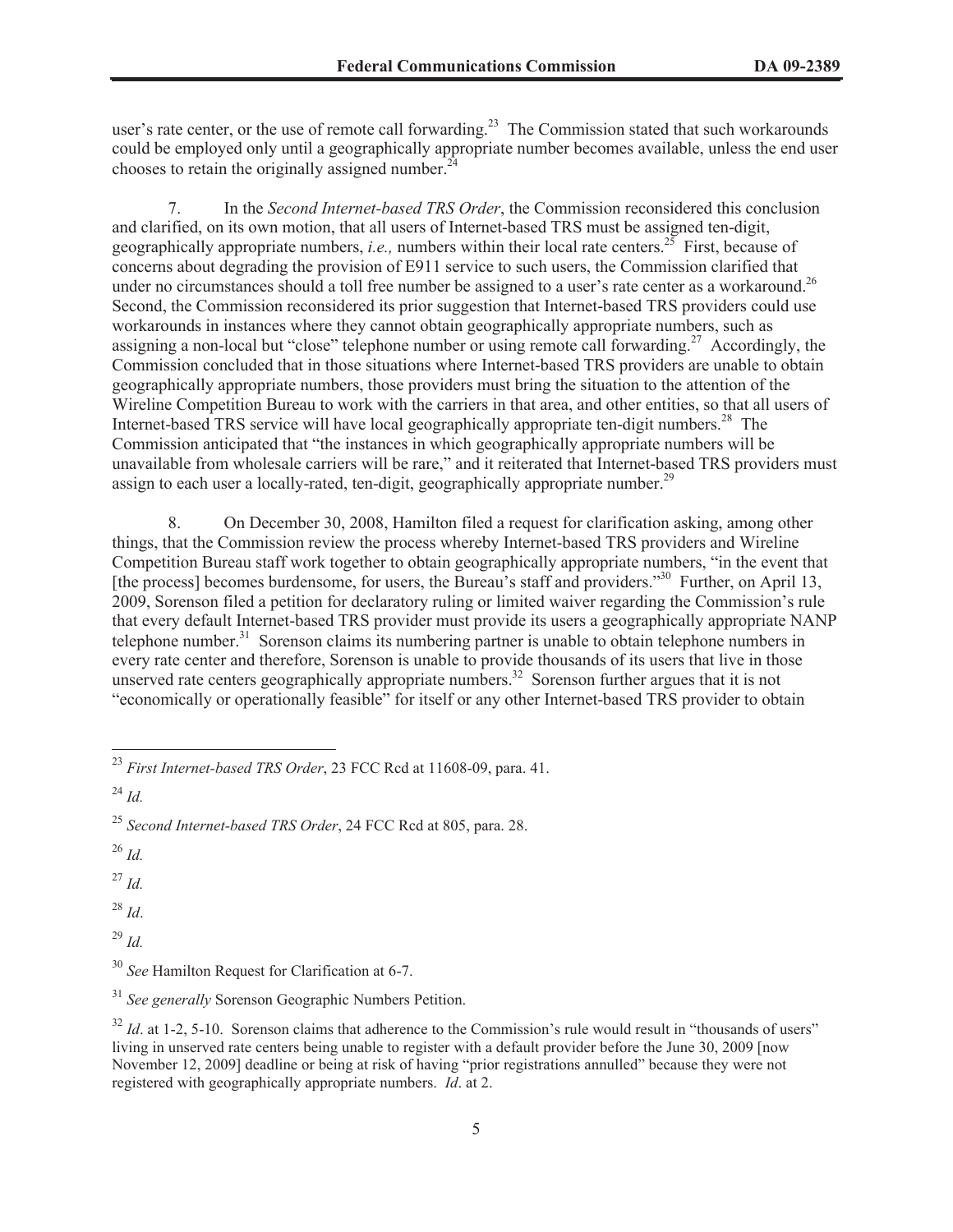telephone numbers in every rate center.<sup>33</sup> Accordingly, Sorenson requests that the Commission find lawful a policy of providing users a temporary, geographically approximate guest number from a nearby rate center when a default Internet-based TRS provider is unable to provide a geographically appropriate number.<sup>34</sup> Alternatively, Sorenson asks the Commission to grant a temporary waiver of its rule to allow the assignment of temporary geographically approximate guest numbers.<sup>35</sup> The Commission sought comment on Sorenson's petition.<sup>36</sup> All the commenters on the record support allowing Internet-based TRS providers to provide geographic approximate numbers in cases where the providers are unable to obtain numbers in a user's specific rate center.<sup>37</sup>

9. We grant Sorenson's request for a temporary waiver to the extent set forth below. Specifically, we grant Internet-based TRS providers a temporary waiver of the prohibition in the *Second Internet-Based TRS Order* against assigning a geographically approximate number to a user in cases where a provider cannot gain access to a number in the user's rate center. As noted, the Commission based its conclusion in the *Second Internet-based TRS Order* that Internet-based TRS providers must assign a locally-rated, geographic number and could not provide a non-local but "close" number as a workaround, on the assumption that instances in which geographically appropriate numbers are unavailable would be rare.<sup>38</sup> The record now reflects, however, that instances in which Internet-based TRS providers, through their numbering partners, are unable to provide their users ten-digit NANP numbers in their rate centers are far more extensive than anticipated; a single provider has estimated, for example, that thousands of its own users would be affected.<sup>39</sup>

10. The Commission may waive its rules – in whole or in part – "for good cause shown."<sup>40</sup> Thus, waiver of our rules is appropriate if "special circumstances warrant a deviation from the general

<sup>34</sup> *Id*. at 2, 11-14.

<sup>35</sup> *Id*. at 2, 14-16.

<sup>36</sup> *See Pleading Cycle Established for Comments on Petition of Sorenson Communications, Inc. for Declaratory Ruling or Limited Waiver of the Commission's Rules*, CG Docket No. 03-123, WC Docket No. 05-196, Public Notice, DA 09-1789 (rel. Aug. 11, 2009).

<sup>37</sup> See Comments of Purple Communications, Inc. on Petition Regarding Assignment of Geographically Appropriate North American Numbering Plan Telephone Numbers, CG Docket No. 02-123 and WC Docket No. 05-196 at 1 (filed Aug. 25, 2009) (Purple Geographic Numbers Comments) (stating that it concurs that the Commission should allow Internet-based TRS providers to provide a temporary geographically approximate number from a nearby rate center when the provider is unable to provide a geographically appropriate number); *see also* Comments of Hamilton Relay, Inc., CG Docket No. 03-123 and WC Docket No. 05-196 at 1-2 (filed Aug. 26, 2009) (same); Comments of CSDVRS, LLC on Petition Concerning Geographically Appropriate Numbers, CG Docket No. 03-123 and WC Docket No. 05-196 at 1-2 (filed Aug. 26, 2009) (CSDVRS Geographic Numbers Comments); Comments of Level 3 Communications, LLC, CG Docket No. 03-123 and WC Docket No. 05-196 at 1 (filed Aug. 26, 2009) (Level 3 Geographic Numbers Comments) (same); Reply Comments of Telecommunications for the Deaf and Hard of Hearing, Inc. *et al*. CG Docket No. at 03-123 and WC Docket No. at 2 (filed Sept. 10, 2009) (TDI Coalition Geographic Numbers Reply Comments) (same); Letter from David A. O'Connor, Counsel to Hamilton Relay, Inc., to Marlene H. Dortch, FCC at 1 (filed Oct. 20, 2009) (same).

<sup>38</sup> *Second Internet-based TRS Order*, 24 FCC Rcd at 805, para. 28.

<sup>39</sup> *See supra* note 32.

 $^{40}$  47 C.F.R. § 1.3.

<sup>&</sup>lt;sup>33</sup> *Id.* at 1-2, 9 (stating it would cost its numbering partner, Level 3 Communications, LLC, more than \$1.1 billion in order to achieve a nationwide footprint).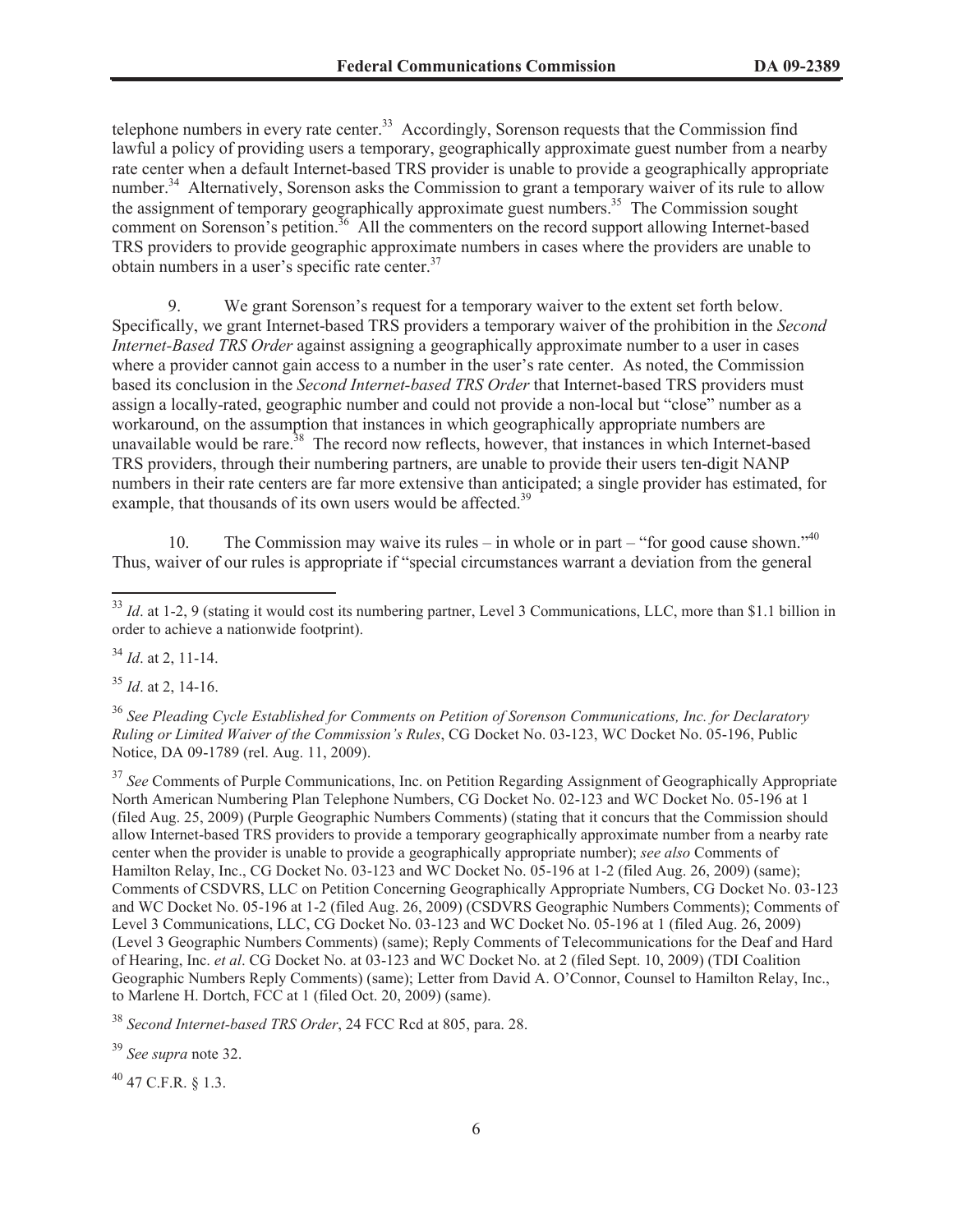rule and such deviation will serve the public interest.<sup>341</sup> In this case, given the evidence in the record of the number of instances in which Internet-based TRS providers, through their numbering partners, are unable to obtain NANP numbers in a user's particular rate center, we find there is good cause to grant a temporary waiver of the prohibition against offering geographically approximate numbers until the Commission gains more experience with the issue and adopts a permanent solution. Sorenson claims, for example, that geographically appropriate numbers are not available in over 11,000 rate centers, which encompasses about 17 percent of households and ten percent of the deaf population.<sup>42</sup> Level 3 Communications, LLC (Level 3), an underlying provider of communications services and interconnectivity to the Public Switched Telephone Network to Sorenson, states that despite the years and billions of dollars it has spent deploying its network, it is only able to offer numbers in areas serving 83 percent of the population.<sup>43</sup> Level 3 further explains that presently it is unable to obtain numbers throughout the entire state of New Hampshire.<sup>44</sup> CSDVRS, LLC (CSDVRS) also states that although it has two nationwide IP carriers for numbering partners, it is unable to secure numbers in Hawaii or Alaska.<sup>45</sup> As noted above, when the Commission issued its reconsideration on this point, it anticipated that the instances in which geographically appropriate numbers would be unavailable from wholesale carriers would be "rare." We therefore temporarily waive the prohibition against Internet-based TRS providers assigning geographically approximate numbers to users in cases where providers cannot gain access to ten-digit, North American Numbering Plan (NANP) numbers in the users' rate centers.

11. During the waiver period, Internet-based TRS providers should use their best efforts to obtain a number as close to a user's rate center as possible, and we note that a provider's access to numbering resources, based on choice of a wholesale carrier, may become a competitive factor. Moreover, as Hamilton states, if an Internet-based TRS user is unsatisfied with the particular number being offered by a provider, he or she may select among other providers that may be able to offer a preferable ten-digit number.<sup>46</sup>

12. We clarify that proxy numbers<sup> $47$ </sup> and toll free numbers may not be assigned to users in instances where ten-digit NANP numbers are unavailable in an Internet-based TRS user's rate center. As stated in the Commission's *First Internet-based TRS Order* and *Second Internet-based TRS Order*, the purpose of the Internet-based TRS numbering system is to further functional equivalency for deaf and

<sup>41</sup> *Northeast Cellular Telephone Co. v. FCC*, 897 F.2d 1164, 1166 (D.C. Cir. 1990); *see also generally Telecommunications Relay Services and Speech-to-Speech Services for Individuals with Hearing and Speech Disabilities*, Report and Order, Order on Reconsideration, and Further Notice of Proposed Rulemaking, CC Docket Nos. 90-571 & 98-67, CG Docket No. 03-123, 19 FCC Rcd 12475, 12520, para. 110 (2004) (discussing standard for waiving Commission rules).

<sup>42</sup> Sorenson Geographic Numbers Petition at 13.

<sup>&</sup>lt;sup>43</sup> Level 3 Geographic Numbers Comments at 3, 7.

<sup>44</sup> *Id*. at 2-3, n.2 (discussing its emergency petition and Special Temporary Authority request to obtain numbering resources in New Hampshire).

<sup>&</sup>lt;sup>45</sup> CSDVRS Geographic Numbers Comments at 2.

<sup>46</sup> Hamilton Geographic Numbers Comments at 3.

<sup>47</sup> *First Internet-based TRS Order*, 23 FCC Rcd at 11594, para. 5 (stating that VRS providers had created "proxy" or "alias" numbers that linked to a user's IP address).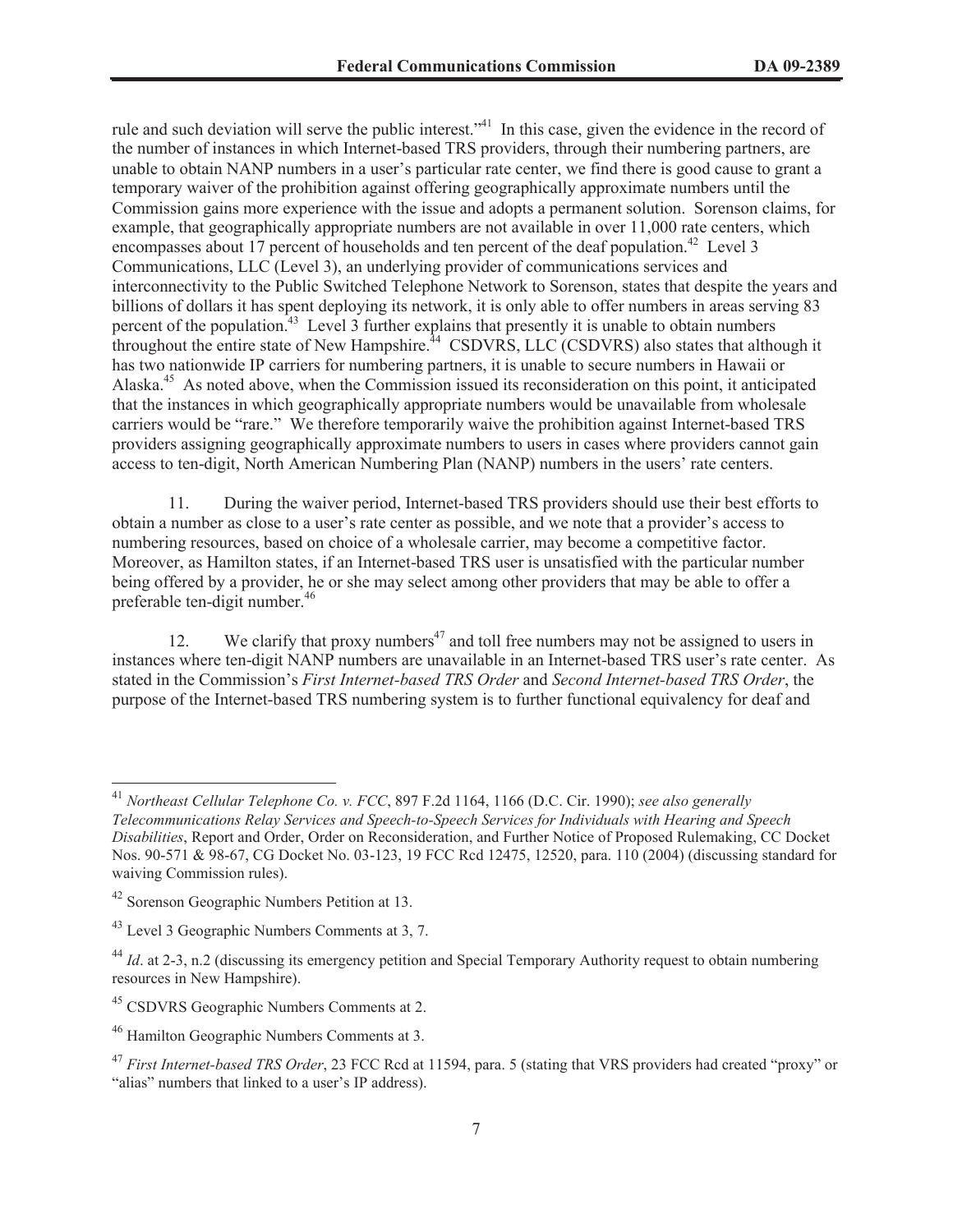hard-of-hearing individuals by providing ten-digit numbers linked to the NANP.<sup>48</sup> Accordingly, we agree with Purple and the TDI Coalition that use of proxy numbers and toll free numbers in lieu of ten-digit, geographically appropriate numbers would undermine the numbering plan and disrupt the transition to ten-digit geographically appropriate NANP numbers.<sup>49</sup> We also reiterate the Commission's conclusion in the *Second Internet-based TRS Order* and subsequent *Toll Free Clarification Public Notice* that Internetbased TRS users may retain an existing toll free number or obtain a new toll free number as long as the toll free number is directed to the user's ten-digit geographically appropriate number in the Service Management System (SMS)/800 database.<sup>50</sup> In this Order, we are merely issuing a temporary waiver that allows a provider to assign a geographically approximate number in the limited circumstance where a tendigit NANP number is not available in the user's rate center. As before, proxy numbers and toll free numbers may not be substituted for geographically appropriate numbers.

13. Finally, we do not believe that this temporary waiver will in any way affect the Commission's emergency call handling requirements.<sup>51</sup> Internet-based TRS providers are required to obtain location information from their Registered Internet-based TRS users.<sup>52</sup> Moreover, providers are required to allow users to update their Registered Location at will and in a timely manner.<sup>53</sup> Our temporary waiver allowing geographically approximate numbers to be assigned to Internet-based TRS users, in limited circumstances, will not affect users' Registered Location.<sup>54</sup>

<sup>50</sup> *See Second Internet-based TRS Order*, 24 FCC Rcd at 806-07, paras. 29-32; *see also Clarification Regarding the Use of Toll Free Numbers for Internet-Based Telecommunications Relay Services*, CG Docket No. 03-123, CC Docket No. 98-67, WC Docket No. 05-196, Public Notice, DA 09-1787 (rel. Aug. 11, 2009).

<sup>51</sup> The TDI Coalition, in its reply comments asks that any relief granted by the Commission with respect to geographic numbers be conditioned on default Internet-based TRS providers utilizing ALI and ANI to deliver an E911 call to the correct PSAP. *See* TDI Coalition Geographic Numbers Reply Comments at 2.

<sup>52</sup> *First Internet-based TRS Order*, 12 FCC Rcd at 11620, para. 80; *see also* 47 C.F.R. § 64.605 "Emergency Calling Requirements."

<sup>53</sup> *Id*.

<sup>54</sup> *See* Purple Geographic Numbers Comments at 2 (explaining that E911 solutions are not restricted to certain numbers in certain rate centers); *see also* Level 3 Geographic Numbers Comments at 5 (noting that the Commission (continued….)

<sup>48</sup> *See id.*, 23 FCC Rcd at 11592-98, paras. 1-14; *see also Second Internet-based TRS Order*, 24 FCC Rcd at 792-97, paras. 2-11; 47 C.F.R. § 64.611(d) (prohibiting the issuance or continued use of proxy or alias numbers as of the registration deadline).

<sup>&</sup>lt;sup>49</sup> Purple Geographic Numbers Comments at 2; TDI Coalition Geographic Numbers Reply Comments at 2-3 ("A toll free number is not an appropriate substitute for a geographic number . . . . Proxy numbers cause confusion to consumers because they look like geographic numbers, but no caller outside of the proxy number's network can call a proxy number. Moreover, they are outright dangerous in the event of an emergency call, because they cannot be used to find a Registered Location, and a PSAP cannot place a call back to a proxy number."). We note that Sorenson disagrees with Purple's argument that the use of toll free numbers will disrupt the numbering plan and argues that "allowing all Internet-based relay users to obtain toll free numbers that are directed to either a geographically appropriate or geographically approximate local number will enhance the new numbering regime. *See Telecommunications Relay Services and Speech-to-Speech Services for Individuals with Hearing and Speech Disabilities*, CG Docket No. 03-123; *E911 Requirements for IP-Enabled Service Providers*, WC Docket No. 05-196, Reply Comments of Sorenson Communications, Inc. at 5 (filed Sept. 10, 2009). Sorenson subsequently acknowledged that toll free calls must be routed through the SMS/800 database or through a provider's own internal database. *See Telecommunications Relay Services and Speech-to-Speech Services for Individuals with Hearing and Speech Disabilities*, CG Docket No. 03-123; *E911 Requirements for IP-Enabled Service Providers*, WC Docket No. 05-196, Comments of Sorenson Communications, Inc. in response to CSDVRS, LLC Petition for Expedited Reconsideration regarding toll free numbers at 2-3 (filed Sept. 21, 2009).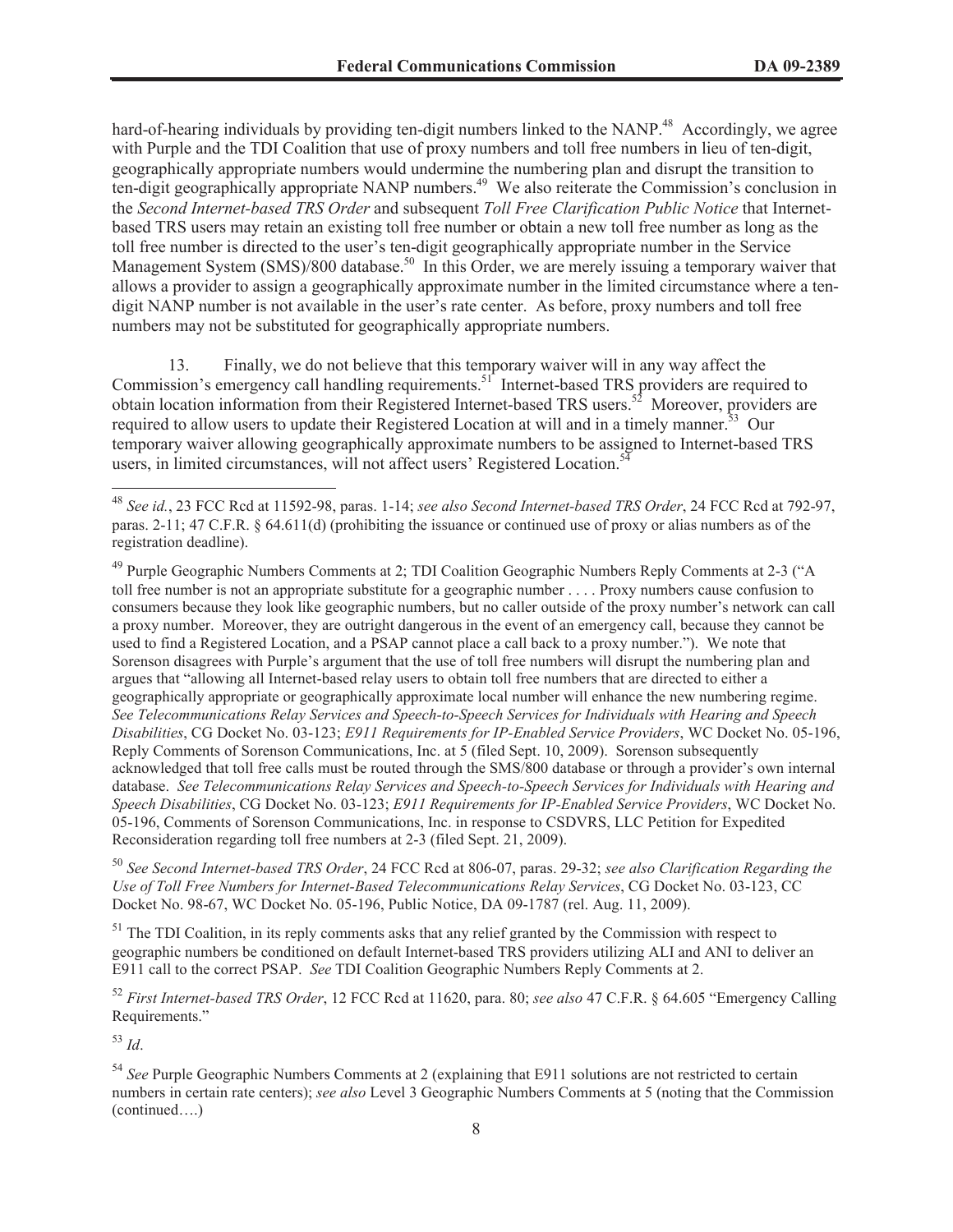14. In sum, for the reasons set forth above, we grant Sorenson's request for a temporary waiver to the extent set forth herein, and apply it to all providers.

## **B. Transmitting Communications Assistant Identification Numbers (CA IDs) via the Automatic Location Information (ALI) Database**

15. In the *Interim Emergency Call Handling Order*, the Commission adopted interim requirements for Internet-based TRS providers to ensure access to emergency services for Internet-based TRS consumers.<sup>55</sup> One such requirement is that Internet-based TRS providers orally convey to emergency response authorities, at the outset of the outbound leg of an emergency TRS call, certain information (such as the CA ID) that enables emergency response personnel to re-establish contact with the CA in the event the call is disconnected.<sup>56</sup> In the *Interim Emergency Call Handling Order*, the Commission also committed to adopting a longer term emergency call handling solution for Internetbased TRS involving a system for assigning users of Internet-based TRS ten-digit telephone numbers linked to the NANP.<sup>57</sup>

16. In the *First Internet-based TRS Order*, the Commission adopted final emergency call handling requirements for Internet-based TRS, along with a plan for assigning Internet-based TRS users ten-digit numbers linked to the NANP.<sup>58</sup> The Commission required Internet-based TRS providers to route emergency calls to the appropriate emergency services authorities via the dedicated Wireline E911 Network.<sup>59</sup> In addition, the Commission required Internet-based TRS providers to route all 911 calls to an appropriate  $PSAP^{60}$  through the use of automatic number identification (ANI), and to automatically transmit to the PSAP specified data relating to each 911 call.<sup>61</sup> As stated above, under the new rules,

(Continued from previous page)

requires Internet-based TRS providers to maintain location information from each of their Registered Internet-based TRS Users).

<sup>55</sup> *Interim Emergency Call Handling Order*, 23 FCC Rcd 5255, 5265-66, para. 16.

<sup>56</sup> *Id*.; *see also supra* note 14.

<sup>57</sup> *Interim Emergency Call Handling Order*, 23 FCC Rcd at 5257, para. 1.

<sup>58</sup> *See generally First Internet-based TRS Order*, 23 FCC Rcd 11591.

<sup>59</sup> *Id*., 23 FCC Rcd at 11620–21, para. 82. *See also* 47 C.F.R. § 64.605(b)(2)(iii) ("All 911 calls must be routed through the use of ANI and, if necessary, pseudo-ANI, via the dedicated Wireline E911 Network"). The term "Automatic Number Identification" or "ANI" as used herein has the same meaning as that set forth in section 64.601(a)(3) of the Commission's rules. *See* 47 C.F.R. § 64.601(a)(3). The term "pseudo-ANI" as used herein has the same meaning as that set forth in section 20.3 of the Commission's rules. *See* 47 C.F.R. § 20.3. The term "Wireline E911 Network" as used herein has the same meaning as that set forth in section 9.3 of the Commission's rules. *See* 47 C.F.R. § 9.3.

<sup>60</sup> We use the term, "PSAP" herein to refer to "the PSAP, designated statewide default answering point, or appropriate local emergency authority," as those terms are defined in section 64.3000 of the Commission's rules, 47 C.F.R. § 64.3000, and incorporated by reference in section 64.601(a) of the Commission's rules, 47 C.F.R. § 64.601(a), unless otherwise specified.

<sup>61</sup> 47 C.F.R. § 64.605(b)(2)(i)-(iv). Section 64.605(b)(2)(ii) requires VRS and IP Relay providers to transmit to the PSAP "all 911 calls, as well as ANI, the caller's Registered Location, the name of the VRS or IP Relay provider, and the CA's identification number for each call[.]" 47 C.F.R. § 64.605(b)(2)(ii). "Registered Location" refers to the most recent information obtained by a VRS or IP Relay provider that identifies the physical location of a VRS or IP Relay user. 47 C.F.R. § 64.601(a)(17).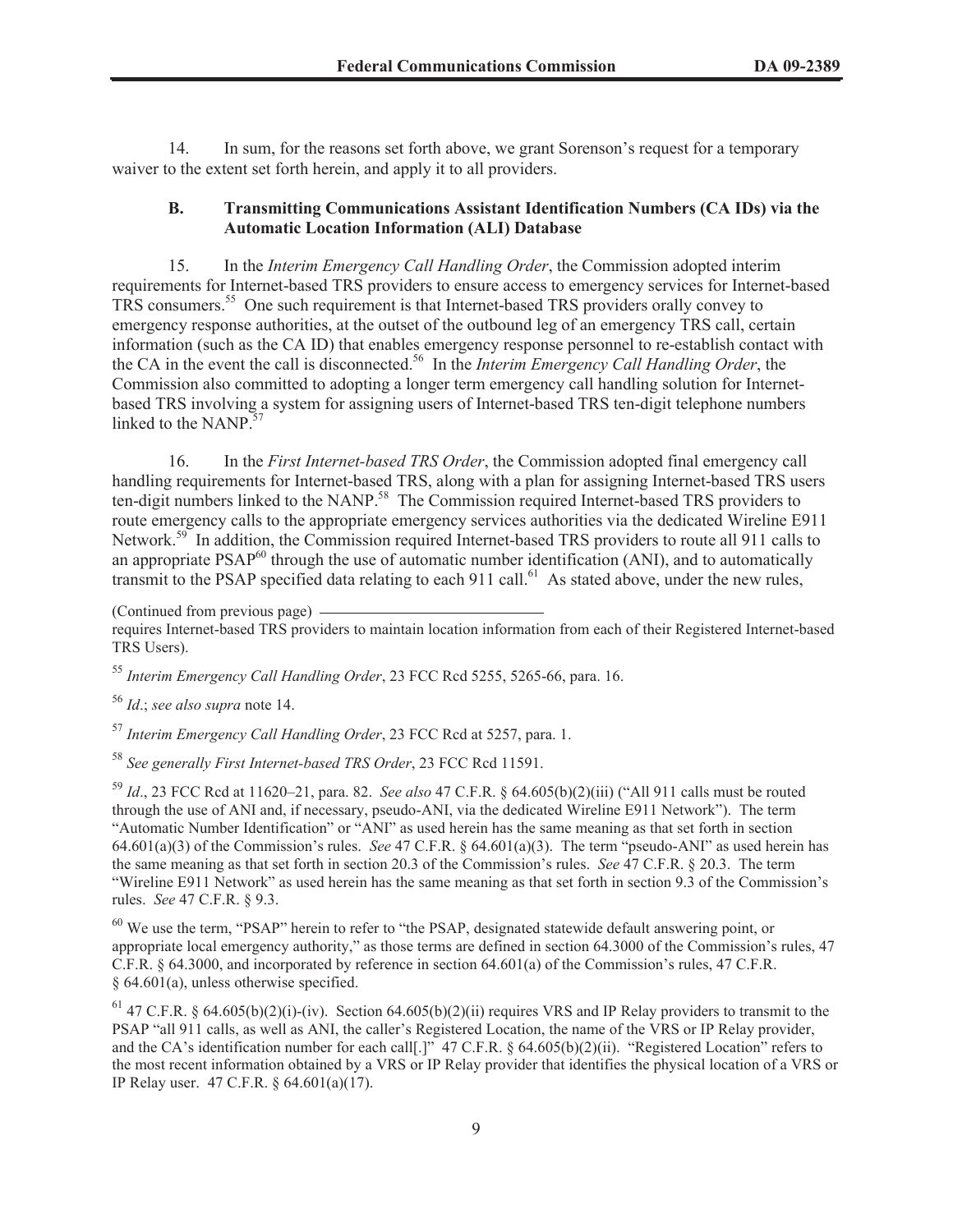specified data, including the CA ID, the caller's Registered Location, and the name of the Internet-based TRS provider, must be available to the PSAP "from or through the appropriate [ALI] database."<sup>62</sup> At the same time, the Commission recognized that not all PSAPs would be capable of receiving or utilizing all of the call back and Registered Location information required by the Commission's 911 requirements, and clarified that an Internet-based TRS provider "need only provide such call back and location information as a PSAP… is capable of receiving and utilizing."<sup>63</sup>

17. On December 30, 2008, Sorenson filed a petition for a temporary limited waiver of the section 64.605(b)(2)(iv) requirement that Internet-based TRS providers make the CA ID available to an appropriate PSAP "from or through the appropriate [ALI] database" during a 911 call placed by an Internet-based TRS user.<sup>64</sup> While emphasizing that its CAs will continue to provide their identification numbers to PSAPs orally during 911 calls, Sorenson states that its 911 contractor, Intrado, has been unable to devise a solution to the problem of how to pass a CA ID through the ALI database.<sup>65</sup> According to Sorenson, because non-TRS telecommunications services (*e.g*., wireline, wireless, interconnected Voice over Internet Protocol) do not require a dedicated "database field" for CA IDs, PSAP equipment lacks a "field" for this information and, as a result, PSAPs across the country currently cannot receive or utilize CA ID information via the ALI database.<sup>66</sup> Sorenson contends that a waiver would serve the public interest by allowing it to continue offering the core E911 functionality required by the Commission's rules, including obtaining the user's Registered Location in advance of a 911 call and preprovisioning the information so that the call can be routed automatically to an appropriate PSAP, while allowing it to provide the CA ID to the PSAP orally.<sup>67</sup>

18. Hamilton filed a similar petition.<sup>68</sup> Hamilton asserts that compliance with the requirement to transmit CA ID information to PSAPs through the ALI database is currently "impossible."<sup>69</sup> Hamilton asks the Commission to clarify that section 64.605 does not require providers to make CA IDs available through the ALI database, and that Hamilton's "long-standing practice of verbally conveying [CA ID] information to PSAPs is appropriate."<sup>70</sup> Alternatively, if the Commission determines that CA IDs must be transmitted via the ALI database, Hamilton seeks a waiver of the

<sup>64</sup> Sorenson Petition at 1, 4. *See also* 47 C.F.R. § 64.605(b)(2)(iv).

<sup>65</sup> Sorenson Petition at 2-3.

<sup>66</sup> *Id.* at 2-4.

<sup>67</sup> *Id.* at 2-4. We note that although Sorenson seeks only a temporary six-month waiver in its petition, its more recently filed *ex parte* letter indicates that compliance issues remain with respect to Sorenson's and other Internetbased TRS providers' efforts to devise a means of transmitting CA IDs via the ALI database. *See* Letter from Gil M. Strobel, Counsel to Sorenson Communications, Inc., to Marlene H. Dortch, Secretary, FCC, WC Docket No. 03- 123 (filed Apr. 30, 2009) (*ex parte* meeting with FCC staff involving several Internet-based TRS providers, including Sorenson, along with NENA, APCO, and Intrado).

<sup>68</sup> *See generally* Hamilton Request for Clarification.

<sup>69</sup> *Id*. at 5-6.

<sup>70</sup> *Id.*

 $62$  47 C.F.R. § 64.605(b)(2)(iv).

<sup>63</sup> *First Internet-based TRS Order*, 23 FCC Rcd at 11621, para. 83. *See also* 47 C.F.R. § 64.605(b)(3) ("Notwithstanding the provisions in paragraph (b)(2) of this section, if a PSAP, designated statewide default answering point, or appropriate local emergency authority is not capable of receiving and processing either ANI or location information, a VRS or IP Relay provider need not provide such ANI or location information.").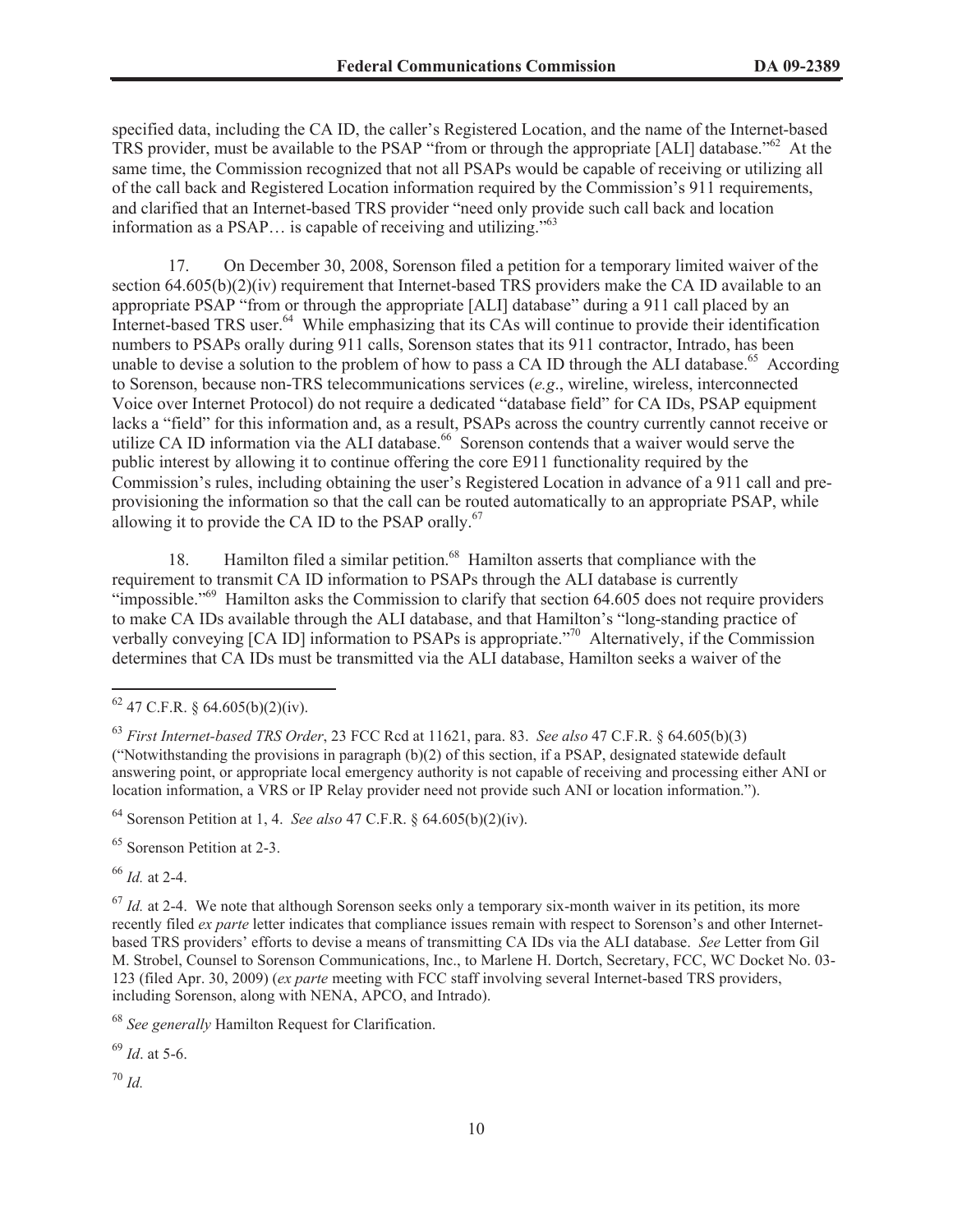requirement until such time as "the ALI database is capable of accepting [CA ID] information, and is capable of doing so in real time."<sup>71</sup>

19. On April 14, 2009, the National Emergency Number Association (NENA) and the Association of Public-Safety Communications Officials International (APCO) filed an *ex parte* letter underscoring the concerns expressed by Internet-based TRS providers regarding the inability of PSAPs to receive and utilize CA ID information passed through the ALI database.<sup>72</sup> NENA and APCO explain that, because the delivery of CA ID information is unique to TRS, the capacity to transmit this information is not built into the infrastructure for delivering 911 calls through the ALI database.<sup>73</sup> In order for PSAPs to receive CA IDs through the ALI database, NENA and APCO maintain that a data field would have to be added to enable the automatic transmission of CA ID information.<sup>74</sup> Adding a new data field, according to NENA and APCO, would require "considerable changes" in, and impose "enormous expense" on, hundreds of 911 systems nationwide, and necessitate considerable changes within Internet-based TRS providers' systems as well.<sup>75</sup> NENA and APCO assert that permitting, instead, the oral transmission of CA ID information to the PSAP would require no changes to the nationwide 911 system, and, in their view, would not compromise the provision of reliable E911 service given that 911 calls would continue to be routed through the use of ANI, and the caller's Registered Location and the name of the Internet-based TRS provider would continue to be transmitted via the ALI database.<sup>76</sup>

20. Consistent with the Commission's determination that Internet-based TRS providers "need only provide such call back and location information as a PSAP… is capable of receiving and utilizing[,]"<sup>77</sup> we clarify that as long as the nation's PSAPs are unable to receive and utilize CA ID information passed through the ALI database, Internet-based TRS providers will be relieved of their obligation to transmit the CA ID in this manner and must instead convey the CA ID orally.

21. In the *First Internet-based TRS Order*, the Commission sought to establish a process for the routing and delivery of 911 calls that relies, to the extent possible, on the infrastructure and technology already in place for the delivery of 911 calls by interconnected VoIP providers.<sup>78</sup> As in the interconnected VoIP context, the Commission recognized that not all PSAPs will be capable of receiving and utilizing all of the call back and Registered Location information required by the Commission's 911 requirements.<sup>79</sup> For this reason, the Commission concluded that Internet-based TRS providers need only

<sup>74</sup> *Id.*

<sup>75</sup> *Id.* at 2-3.

<sup>76</sup> *Id.* at 3.

 $171$  *Id.* at 6.

<sup>&</sup>lt;sup>72</sup> Letter from Patrick Halley, NENA, and Robert Gurss, APCO, to Marlene H. Dortch, FCC at 3 (filed Apr. 14, 2009) (NENA/APCO *Ex Parte*). We note that representatives of NENA, APCO, Intrado, and nine Internet-based TRS providers also met with FCC staff on April 28, 2009 to discuss the technical infeasibility of transmitting CA IDs via the ALI database and to propose that Internet-based TRS providers be permitted to transmit this information orally. *See* Letter from Gil M. Strobel, Counsel to Sorenson Communications, Inc., to Marlene H. Dortch, FCC (filed Apr. 30, 2009).

<sup>73</sup> NENA/APCO *Ex Parte* at 2.

<sup>77</sup> *First Internet-based TRS Order*, 23 FCC Rcd at 11621, para. 83. *See also* 47 C.F.R. § 64.605(b)(3).

<sup>78</sup> *First Internet-based TRS Order*, 23 FCC Rcd at 11621, para. 85.

<sup>79</sup> *Id.*, 23 FCC Rcd at 11621, para. 83.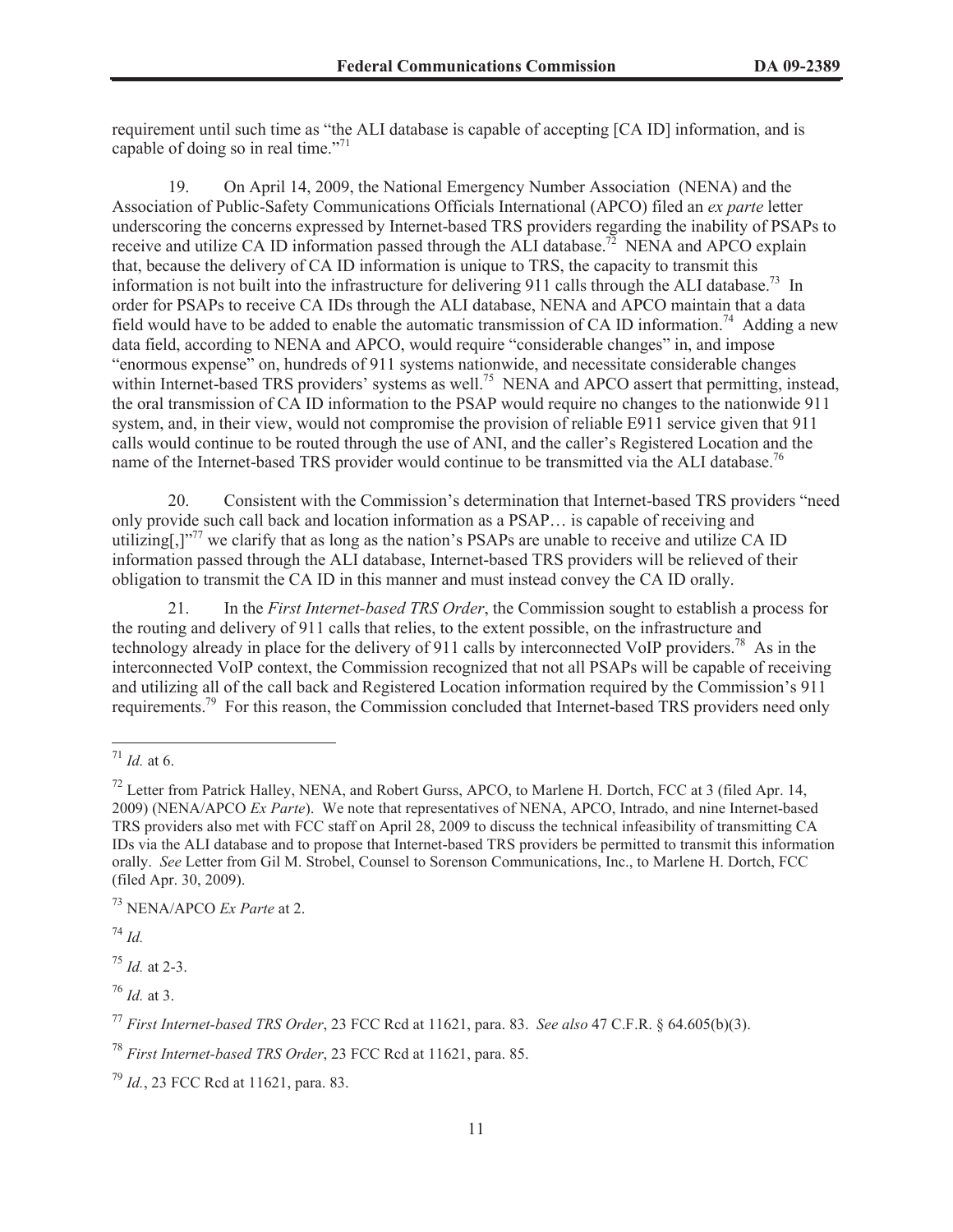provide such "*call back and location information*" as a PSAP is capable of receiving and utilizing.<sup>80</sup> We find that CA IDs are among the types of "call back" information that an Internet-based TRS provider need only provide through the ALI database if a PSAP is capable of receiving and utilizing that information.<sup>81</sup> The record before us reflects that, of the thousands of PSAPs operating across the country, none can receive or utilize CA ID information via the ALI database at this time.<sup>82</sup> We therefore clarify that as long as the nation's PSAPs are unable to receive and utilize CA ID information through the ALI database, the Internet-based TRS providers need not transmit the CA ID in this manner, but must instead transmit the information orally. In this manner, compliance with the former interim procedure adopted by the Commission in the *Interim Emergency Call Handling Order*, under which Internet-based TRS providers were required to orally convey the CA ID, will be deemed sufficient until issues of technical feasibility on the part of the PSAPs can be resolved.<sup>83</sup> In taking this action, we are satisfied, based on the information provided by NENA and APCO,<sup>84</sup> that the oral transmission of CA IDs will neither delay the processing of emergency Internet-based TRS calls nor compromise the provision of reliable E911 service to Internetbased TRS users.

# **C. Priority Queuing of Call Backs from Public Safety Answering Points**

22. In the *Interim Emergency Call Handling Order*, the Commission required that Internetbased TRS providers implement a system to ensure that incoming emergency calls are answered before non-emergency calls so that an emergency caller does not have to wait in a queue for the next available CA.<sup>85</sup> This measure, along with several other newly adopted emergency call handling requirements, was designed to ensure that persons using Internet-based forms of TRS can promptly access emergency services.<sup>86</sup> In the *VRS Numbering Waiver Order*,<sup>87</sup> and again in the *Second Internet-based TRS Order*, 88 the Commission reminded Internet-based TRS providers that they must ensure not only that incoming 911 calls are prioritized, but also that call backs from emergency services personnel to the consumer via the consumer's ten-digit number are answered by the provider on a priority basis.

<sup>84</sup> NENA/APCO *Ex Parte* at 3.

<sup>80</sup> *Id.* (emphasis added).

 $81$  As noted above, the Commission initially required that Internet-based TRS providers convey CA IDs to emergency authorities in order to facilitate PSAP call backs (*i.e*., to enable emergency response personnel to reestablish contact with the CA in the event that the original 911 call became disconnected). *See Interim Emergency Call Handling Order*, 23 FCC Rcd at 5265-66, para. 16. On this basis, we find that CA IDs are properly deemed "call back" information within the meaning of paragraph 83 of the *First Internet-based TRS Order. See First Internet-based TRS Order*, 23 FCC Rcd at 11621, para. 83 (relieving providers of duty to transmit "*call back and location information*" via ALI database if PSAP is unable to receive or utilize that information) (emphasis added).

<sup>82</sup> *See*, *e.g.*, NENA/APCO *Ex Parte* at 2-3.

<sup>83</sup> *Interim Emergency Call Handling Order*, 23 FCC Rcd at 5265-66, para. 16.

<sup>85</sup> *See* 47 C.F.R. § 64.605(a), adopted in the *Interim Emergency Call Handling Order*; *see also* 47 C.F.R. § 64.605(a)(2)(ii) as re-codified in the *First Internet-based TRS Order*.

<sup>86</sup> *Interim Emergency Call Handling Order*, 23 FCC Rcd at 5257, 5265–66, paras. 1, 16 & Appendix B (adopting section 64.605, setting forth emergency call handling requirements applicable to Internet-based TRS). Previously, emergency call handling requirements for the Internet-based forms of TRS had been waived.

<sup>87</sup> *See VRS Numbering Waiver Order*, 23 FCC Rcd at 13751, para. 9.

<sup>88</sup> *Second Internet-based TRS Order*, 24 FCC Rcd at 798-99, paras. 14-15.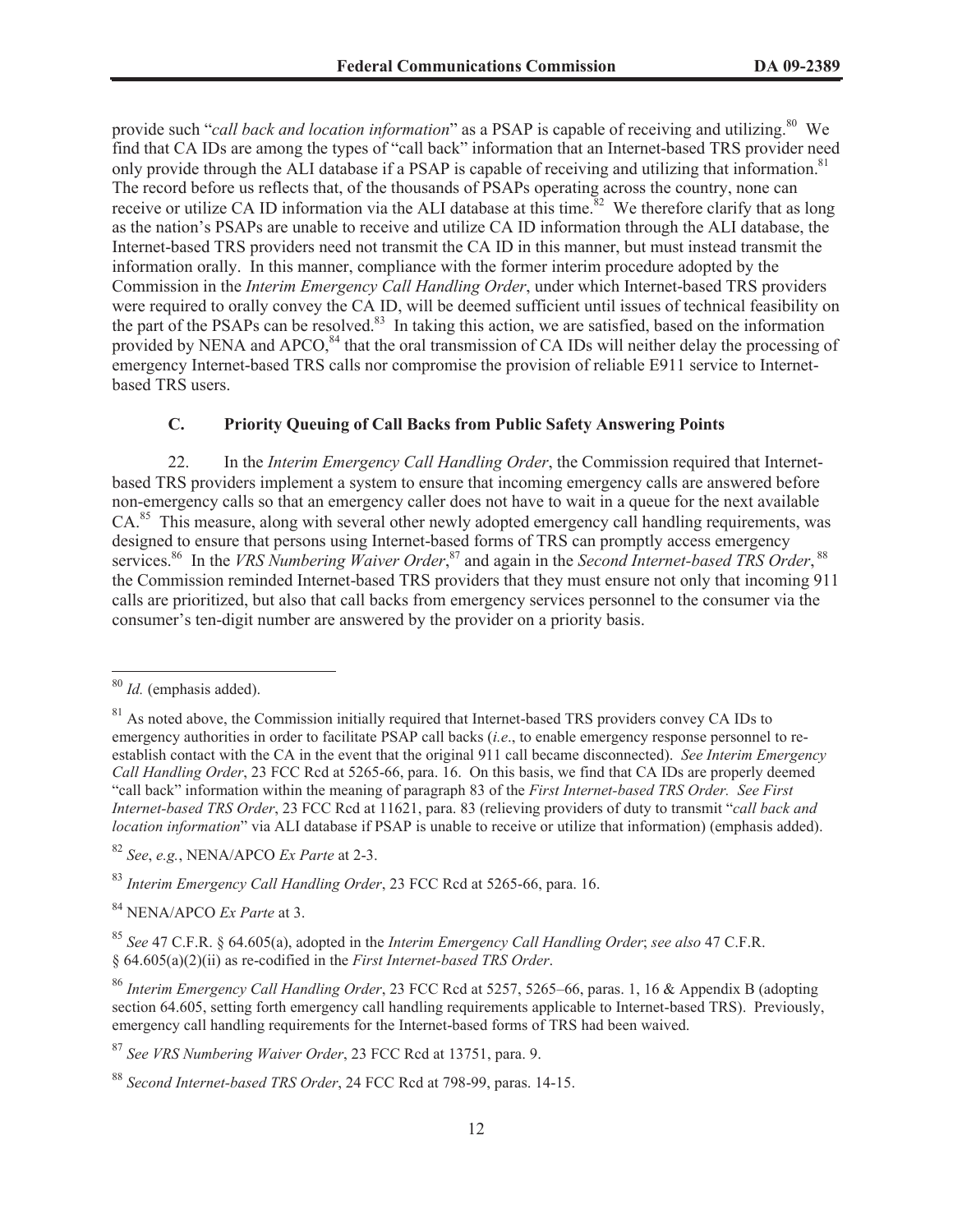23. Two parties filed petitions seeking clarification and/or waiver of the priority queuing of call backs requirement. Hamilton, in its December 30, 2008 petition, asks the Commission either to clarify that only VRS providers (and not IP Relay providers) must provide priority queuing of PSAP call backs, <sup>89</sup> or to waive the requirement as to IP relay. <sup>90</sup> Hamilton asserts that the more stringent speed of answer requirements that apply to IP Relay render priority queuing of PSAP call backs unnecessary.

24. Purple, in its January 29, 2009 petition, asks the Commission to clarify the manner in which it expects Internet-based TRS providers to identify a PSAP call back as a priority call to the extent that PSAPs do not use "a standard ANI" in making call backs.<sup>91</sup> Purple also requests a six-month waiver of the call back requirement once the Commission issues its clarification in order to afford providers adequate time to implement a system that will ensure priority queuing of PSAP call backs.<sup>92</sup>

25. We clarify that both VRS *and* IP Relay providers must implement a system to ensure the priority queuing of PSAP callbacks. The Commission's most recent numbering order, which applies to both VRS and IP Relay providers under section  $64.605(a)(2)(ii)$ ,<sup>93</sup> makes clear that the obligation to implement a system to ensure that all incoming emergency calls are prioritized encompasses the related obligation to implement a system to ensure that PSAP call backs are prioritized as well.<sup>94</sup> Further, we do not agree that the more stringent speed of answer requirements applicable to IP Relay render priority queuing of PSAP call backs unnecessary for IP Relay.<sup>95</sup> While it is true that the Commission's non-VRS speed of answer rules require that 85 percent of IP Relay calls be answered within ten seconds, this requirement does not ensure that, if an IP Relay caller's 911 call is dropped, the PSAP's attempt to reestablish contact with the caller via the CA will be prioritized given that up to 15 percent of IP Relay calls may be subject to longer wait times.<sup>96</sup> On this basis, we reject Hamilton's contention that the speed of answer requirement for IP Relay providers sufficiently ensures rapid response times to all PSAP call backs.<sup>97</sup>

<sup>90</sup> *Id.* at 4.

<sup>91</sup> *See* Purple Petition at 4-5*; see also* Hamilton Request for Clarification at 4-5.

<sup>92</sup> Purple Petition at 4-5; *see also* Hamilton Relay, Inc. Comments in Response to Purple's Petition, CG Docket No. 03-123 and WC Docket No. 05-196 at 2-3 (filed June 4, 2009) (supporting Purple's requested waiver for at least six months).

 $93$  47 C.F.R. § 64.605(a)(2)(ii).

<sup>94</sup> *Second Internet-based TRS Order*, 24 FCC Rcd at 798-99, para. 15 ("Therefore, we again remind providers that they must ensure not only that incoming 911 calls are prioritized, but also that callbacks from the emergency services personnel to the consumer via the consumer's ten-digit number are answered by the provider before nonemergency calls."). Although Hamilton correctly notes that the *VRS Numbering Waiver Order* addressed only the obligations of VRS providers with respect to this requirement, *see* Hamilton Request for Clarification at 3, the Commission spoke more broadly in its most recent order in reminding "providers" of their obligation to prioritize PSAP call backs. *Second Internet-based TRS Order*, 24 FCC Rcd at 798-99, para. 15.

<sup>95</sup> *See* Hamilton Request for Clarification at 4.

<sup>96</sup> *See* 47 C.F.R. § 64.604(b)(2)(i)-(ii).

 $\frac{97}{97}$  In addition, to the extent that the existence of more stringent speed of answer requirements applicable to IP Relay has not led the Commission to exempt IP Relay providers from the obligation to prioritize incoming 911 calls, as required by section 64.605(a)(2)(ii), it stands to reason that the speed of answer requirements likewise would not exempt IP Relay providers from the obligation to prioritize PSAP call backs.

<sup>&</sup>lt;sup>89</sup> Hamilton Request for Clarification at 3.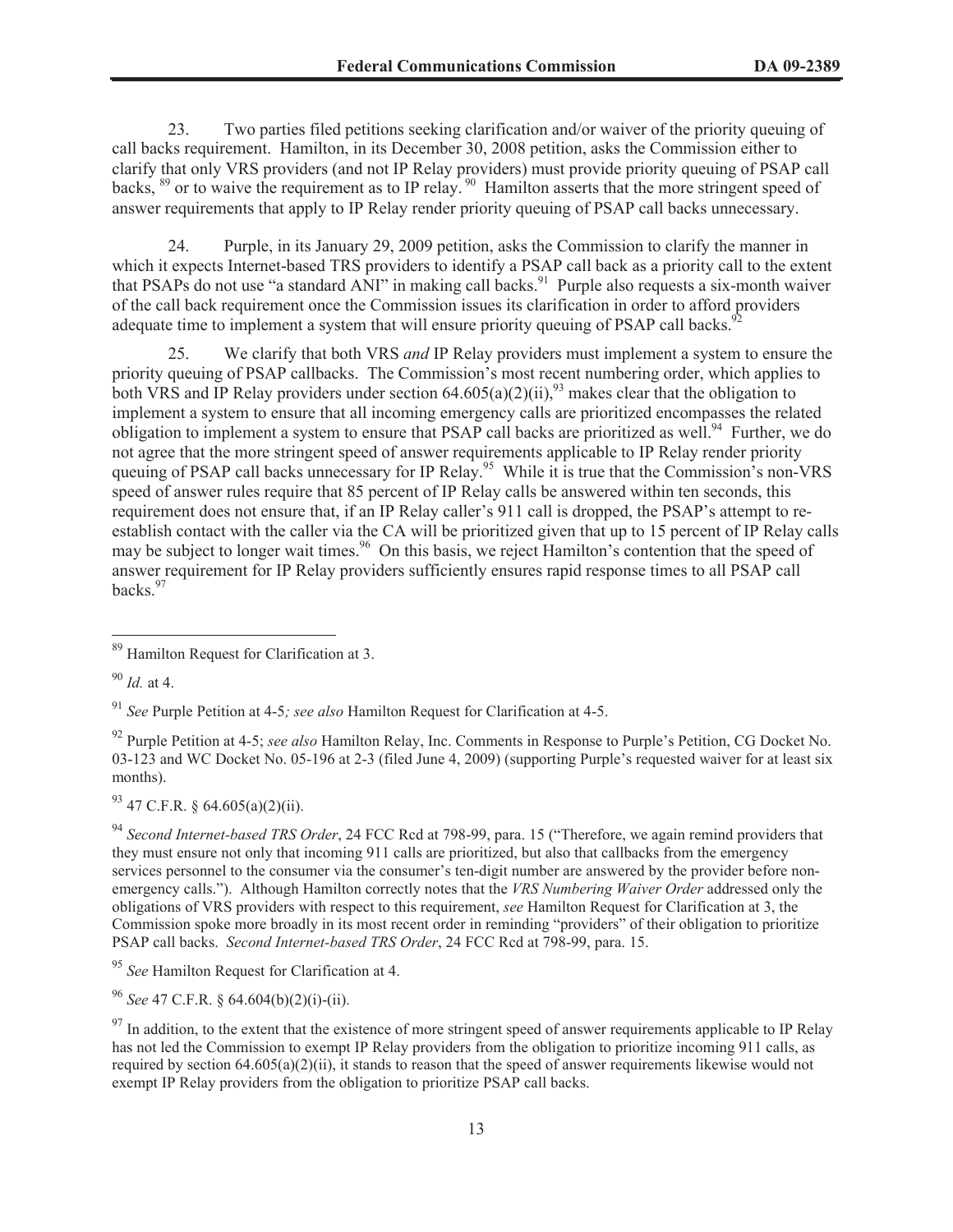26. In addition, we find that neither Hamilton's nor Purple's claims of technical infeasibility demonstrate the requisite good cause to justify the grant of a waiver of the priority call back requirement.<sup>98</sup> The Commission's staff is aware of at least one Internet-based TRS provider that has devised a method of implementing the requirement by prioritizing all call backs to the emergency caller's telephone number for a specified period of time after the initial emergency call.<sup>99</sup> Because this solution may be implemented relatively quickly and has been available to Internet-based TRS providers for several months, we find that neither Hamilton nor Purple has demonstrated good cause to waive this requirement.<sup>100</sup>

# **IV. ORDERING CLAUSES**

27. Accordingly, IT IS ORDERED, pursuant to the authority contained in sections 151, 225, and 251(e) of the Communications Act of 1934, as amended, 47 U.S.C. §§ 151, 225, and 251(e), and sections 0.91, 0.141, 0.291, 0.361, and 1.3 of the Commission's rules, 47 C.F.R. §§ 0.91, 0.141, 0.291, 0.361, 1.3, that this Order is ADOPTED.

28. IT IS FURTHER ORDERED that the Petition for Declaratory Ruling or Limited Waiver of the Commission's Rules filed by Sorenson Communications, Inc. on April 13, 2009, is granted to the extent described herein.

29. IT IS FURTHER ORDERED that the Petition for Temporary Limited Waiver of Section 64.605(b)(2)(iv) of the Commission's Rules, filed by Sorenson Communications, Inc. on December 30, 2008, is dismissed as moot.

30. IT IS FURTHER ORDERED that the Request for Clarification filed by Hamilton Relay, Inc. on December 30, 2008, is granted in part, to the extent and subject to the condition described herein, and denied in part, to the extent described herein.

31. IT IS FURTHER ORDERED that the Petition for Partial Reconsideration and Limited Waiver filed by GoAmerica, Inc. on January 29, 2009, is denied to the extent described herein.

32. IT IS FURTHER ORDERED that this Order is effective upon release.

33. To request materials in accessible formats (such as Braille, large print, electronic files, or audio format), send an e-mail to fcc504@fcc.gov or call the Consumer & Governmental Affairs Bureau

<sup>98</sup> As noted above, the Commission may waive a provision of its rules for "good cause shown." *See supra* notes 40, 41

<sup>99</sup> *See* Comments of Sorenson, Inc., CG Docket No. 03-123 & WC Docket No. 05-196, at 3 (filed Aug. 8, 2008) ("One way to ensure that callbacks from PSAPs are granted precedence over other calls is for the provider to prioritize any calls to a number from which a 911 call has been placed for a specified period of time (*e.g.*, 30 minutes from the time the original 911 call was made).").

 $100$  We believe, based on the record of technical feasibility by at least one provider, that a period of at least 30 minutes represents a reasonable period during which an Internet-based TRS provider implementing this solution can be expected to prioritize calls to the telephone number of an emergency Internet-based TRS caller. A shorter period may preclude prioritization of a call back from emergency authorities for a number of purposes including, for example, to confirm directions to the location of an emergency, or to follow up on first-aid instructions provided during an initial 911 call. We expect providers implementing such a solution to use their best judgment based on the circumstances and to err on the side of a longer rather than shorter period.